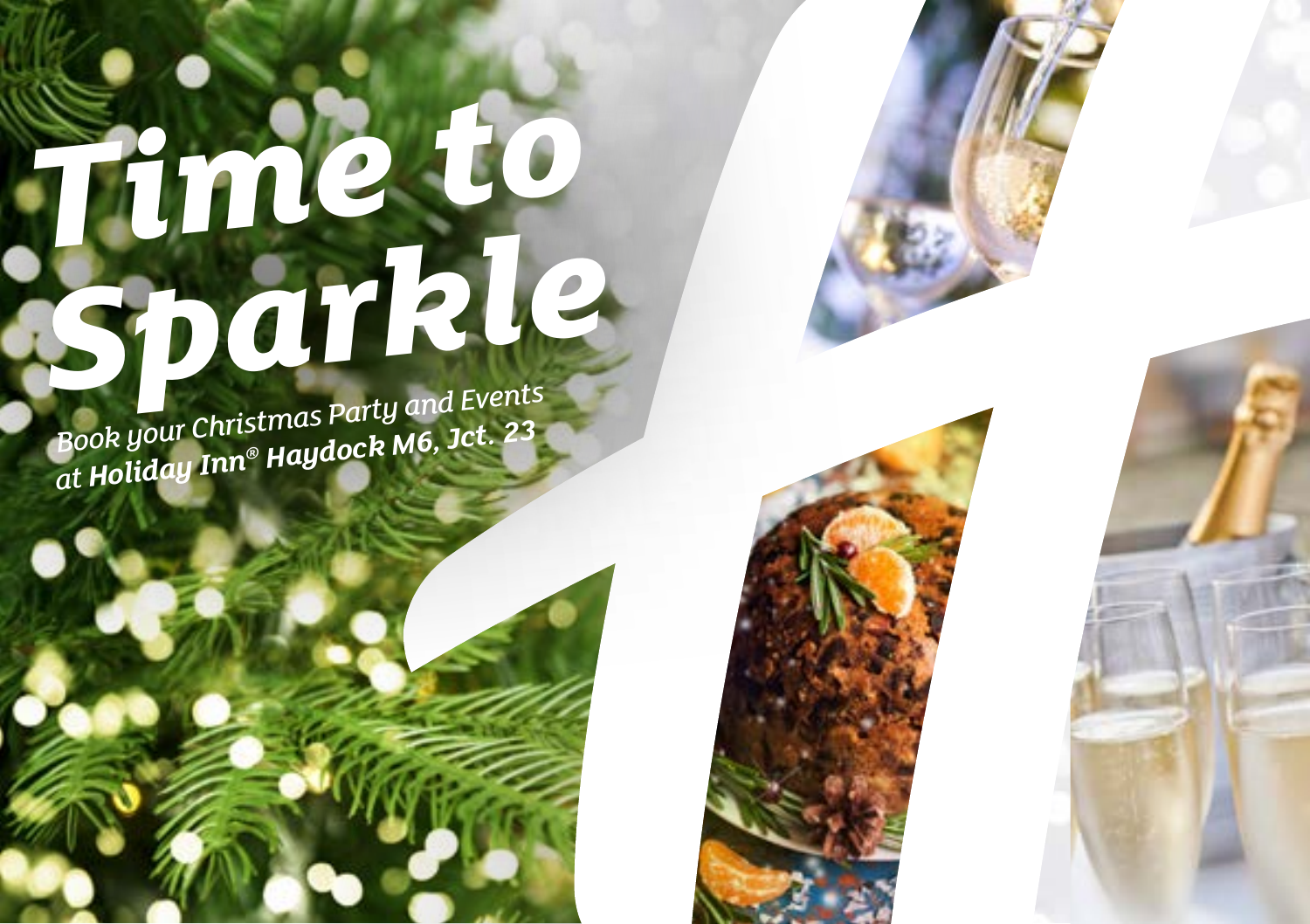Why not join us at the Holiday Inn Haydock M6, Jct. 23 to celebrate Christmas 2022 in style?

Whether you're looking to organise a spectacular Christmas party for colleagues, a festive night out for friends or a celebratory feast with loved ones, we've got the perfect package for you.

### *Celebrate with us*



2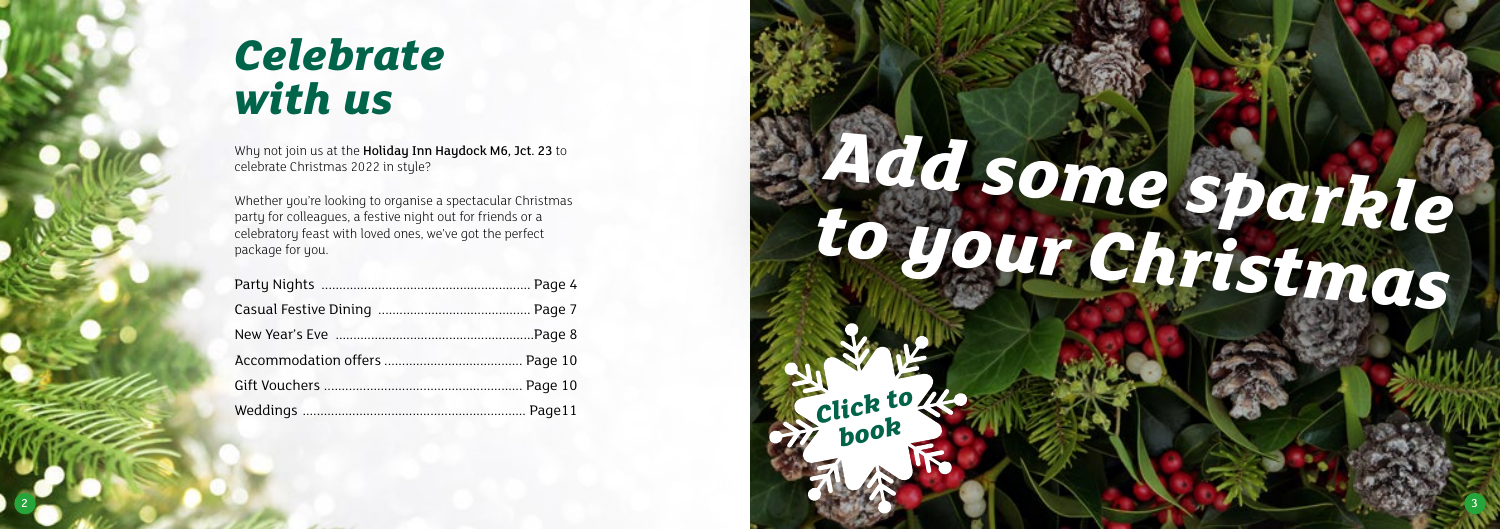#### *All-Inclusive Party Night*

**Fridays: 25th November,** 2<sup>nd</sup>, 9<sup>th</sup> and 16<sup>th</sup> December & 20<sup>th</sup> January

Our all-inclusive party nights include everything you need for the perfect festive night out! Enjoy a three-course meal, disco and drinks throughout the evening. The bar will offer you plenty of choice from house wine, house spirits & mixers, draught lager/beer, selected alcopops and soft drinks all included in the price. The all-inclusive bar is available from 8pm - 12am

> Saturdays: 26<sup>th</sup> November, **3rd, 10th & 17th December**

#### **£49.95 per adult**

# *[Party Nights](https://haydock.hichristmas.co.uk)*

Our festive party nights can accommodate up to 220 people. All-Inclusive parties commence at 7.30pm, dinner served 8.00pm, last orders at mid-night and carriages at 12.30am.



#### *Meet, Stay and Party*

Work, rest and play! Join us throughout November, December or January with your colleagues for a full-day meeting, your choice of celebration in the evening, overnight accommodation and breakfast the following day. Plan your end-of-year meeting today! Please enquire for availability and pricing.

#### *Private Parties*

From intimate family gatherings to large corporate parties, we have functions rooms available to hire based on your requirements. Please contact us so we can help you plan your perfect celebration. Minimum numbers apply. Prices available upon request. Pre-booking only and subject to availability. Dates sell fast so enquire today!

4

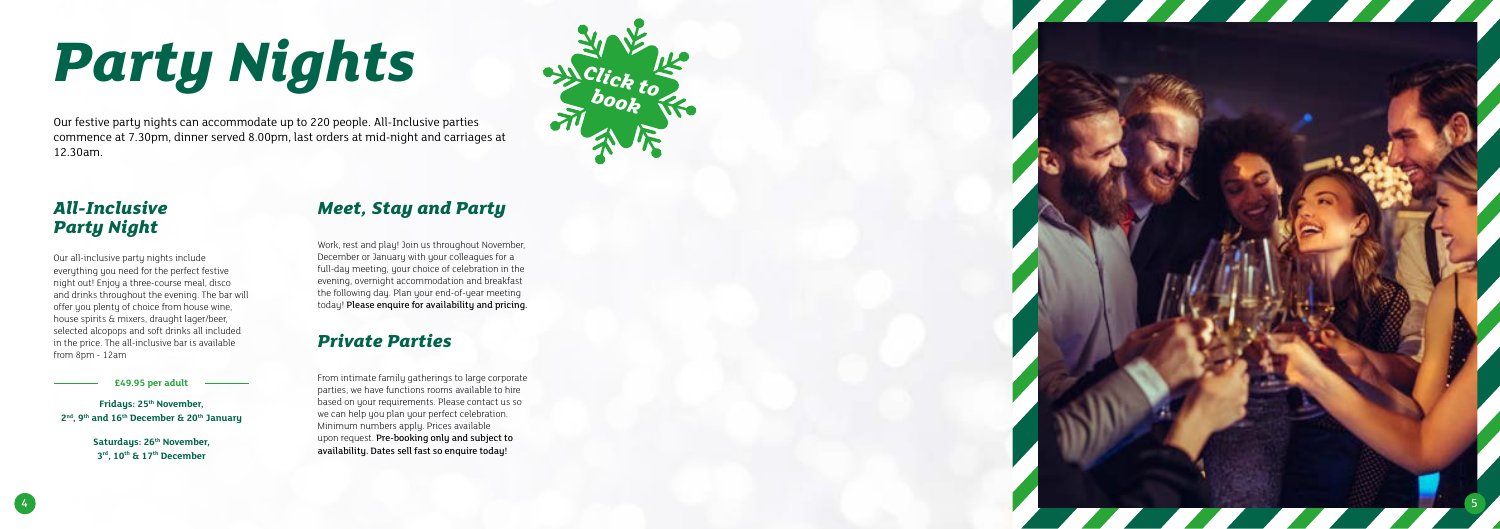### *[Casual Festive](https://haydock.hichristmas.co.uk) Dining*

Whether you're looking to organise a spectacular Christmas dinner for colleagues, a festive lunch for friends or a celebratory feast with loved ones, we've got the perfect event for you.

#### *Festive Lunch*

Our festive lunches are perfect for any occasion, whether you want to spend time with family, friends or work colleagues. Includes a glass of fizz upon arrival and a three-course festive meal.

**Available seven days a week. (subject to availability). Pre-booking essential. Call 03333 209 329 opt 4 to book.**

#### *Pizza and Prosecco*

Pizza and Prosecco = Perfect! Book today so you can enjoy a pizza and a glass of Prosecco each in the relaxed atmosphere of our Open Lobby.

#### **£14.95 per person**

#### *Festive Fizz Afternoon Tea*

Enjoy a festive afternoon tea, including tea & coffee and a refreshing glass of fizz! The perfect treat for anyone to enjoy. It also includes a selection of sandwiches, scones with cream & jam and a mouthwatering slice of seasonal cake.



#### **£18.00 per person**



**From £17.95 per person**

**Available every Tuesday and Thursday throughout December at 12pm, 12:30pm and 1pm. Pre-booking essential, available to book online.** 

**Fridays and Sundays throughout December at 5pm, 6pm and 6:30pm. Available to book online.**

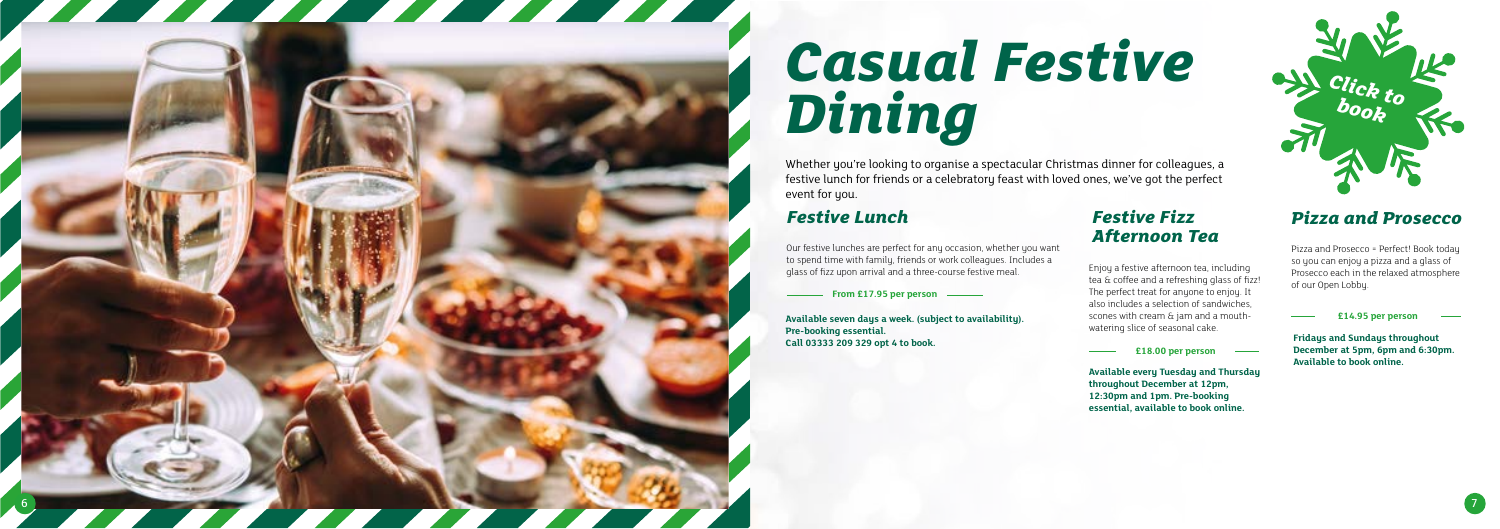### *[Adult's Only](https://haydock.hichristmas.co.uk)  New Year's Eve Gala*

We have an amazing night planned so you can see in 2023 in style! Let us welcome you with a festive cocktail upon arrival before making your way to the function room, where you will be served an amazing four-course meal with tea and coffee to finish. The night truly begins with a disco until 2am so you can dance the night away. Enjoy a midnight munchie and a glass of Prosecco once the clock strikes 12. 18+ only.

**£69.95 per adult**

**Saturday 31st December** 

#### *Menu to follow*



8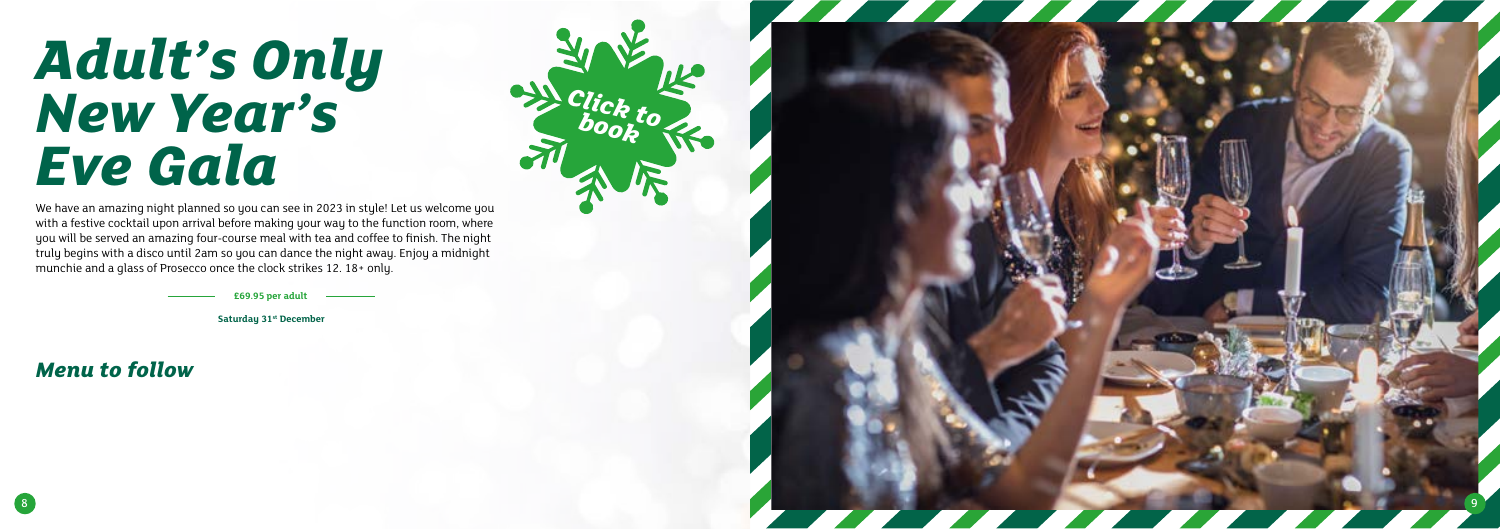We are excited to share with you the amazing gift vouchers we now have available at Holiday Inn Haydock M6, Jct 23 From delightful afternoon teas to overnight break packages, there's a gift for everyone. Give the gift of travel this year!

### *Gift Vouchers*  $-$  Up to 20% off  $-$



Christmas is such a wonderful time of year, why not consider having a festive wedding celebration? Our weddings are [available all year round and our fantastic wedding team will work with you to ensure you get everything you desire to](http://www.hihaydockm6j23hotel.co.uk/weddings)  make your special day a dream come true.

#### Contact us to start creating a wedding that's you, or click to find out more about our weddings





## A WEDDING THAT'S YOU

### *Stay With Us*

Why not make a night of it and enjoy our special Christmas rates? Room types include standard double, family and twin. Take advantage of up to 20% off our best flexible, bed and breakfast rate. No deposit required and can be cancelled free of charge up to 48 hours prior to arrival.